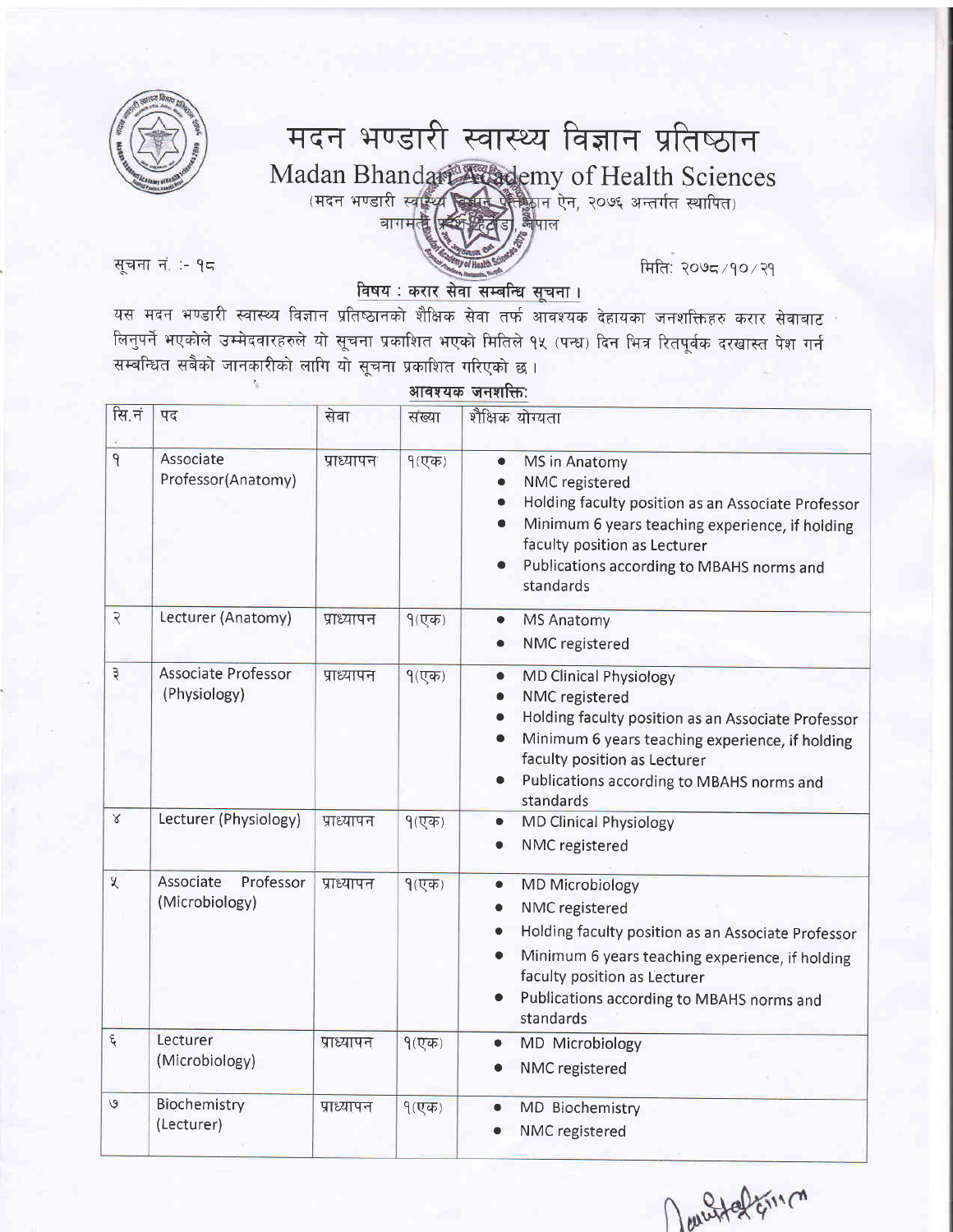| $\overline{a}$ | <b>Associate Professor</b><br>(Pathology) | प्राध्यापन | $9($ एक)              | <b>MD Pathology</b><br>$\bullet$<br>NMC registered<br>Holding faculty position as an Associate Professor<br>Minimum 6 years teaching experience, if holding<br>faculty position as Lecturer<br>Publications according to MBAHS norms and<br>$\bullet$<br>standards |
|----------------|-------------------------------------------|------------|-----------------------|--------------------------------------------------------------------------------------------------------------------------------------------------------------------------------------------------------------------------------------------------------------------|
| $\mathcal{S}$  | Lecturer (Pathology)                      | प्राध्यापन | $9($ एक)              | <b>MD Pathology</b><br>$\bullet$<br>NMC registered                                                                                                                                                                                                                 |
| 90             | Lecturer<br>(Pharmacology)                | प्राध्यापन | $9($ एक)              | MD Pharmacology<br>NMC registered                                                                                                                                                                                                                                  |
| 99             | Lecturer<br>(Community<br>Medicine)       | प्राध्यापन | $9($ एक)              | MPH with BPH<br>NHPC registered                                                                                                                                                                                                                                    |
| १२             | Associate<br>Professor<br>(Nursing)       | प्राध्यापन | $9($ एक)              | MN or MSc Nursing<br>$\bullet$<br>NNC registered<br>Holding faculty position as an Associate Professor<br>Minimum 6 years teaching experience, if holding<br>faculty position as Lecturer<br>Publications according to MBAHS norms and<br>standards                |
| 93             | Lecturer (Nursing)                        | प्राध्यापन | $R(\vec{q}\vec{\xi})$ | MN or MSc Nursing<br>۰<br>NNC registered                                                                                                                                                                                                                           |

१. करार अवधि: २०७९ असार मसान्तसम्म (कार्य सम्पादन मूल्याङ्कनको आधारमा सेवा अवधि थप गर्न सकिने साथै लोकसेवा आयोग बाट पदपूर्ति भै आएमा स्वत खारेज हुनेछ)

R. सेवा प्रदान गर्नुपर्ने स्थान: मदन भण्डारी स्वास्थ्य विज्ञान प्रतिष्ठानले तोके बमोजिम ।

- ३. आवेदन दर्ता गर्ने अन्तिम मिति र समय: २०७८/११/०६ गते कार्यालय समय भित्र ।
- $\times$  सेवा करार आवेदन पत्रको शुल्क -

≻ सह-प्राध्यापक (Associate Professor) रु १५००

≻ लेक्चरर रु १२००

k. आवेदन पत्र www.mbahs.edu.np बाट डाउनलोड गर्नुपर्नेछ ।

६. उम्मेदवारको उमेरको हद:

≻ शैक्षिक तथा अनुसन्धान कार्यक्रम तर्फ - २५ वर्ष पूरा भई ६३ वर्ष ननाघेको (अन्तिम मितिसम्ममा) ७. तलब तथा अन्य सुविधा: प्रतिष्ठानको नियमानुसार गरिएको करार सम्भनौता अनुसार

 $\epsilon$ . प्राप्त आबेदनहरुलाई परीक्षा समितिले अध्ययन गरी सर्ट लिष्ट (Short List) गरिएका आवेदकहरुलाई परिक्षामा बोलाइनेछ ।

९. सम्पर्क मिति: २०७८/११/१० गते ।

१०. अन्य शर्तहरु

क) निवेदकले शैक्षिक योग्यता तथा अनुभवका कागजात र नेपाली नागरिकताको प्रमाणपत्रको प्रतिलिपि एवं ftaदनको ढाँचामा माग भएका अन्य कागजातहरु निवेदन साथ पेश गर्नुपर्नेछ ।

Junited Comen